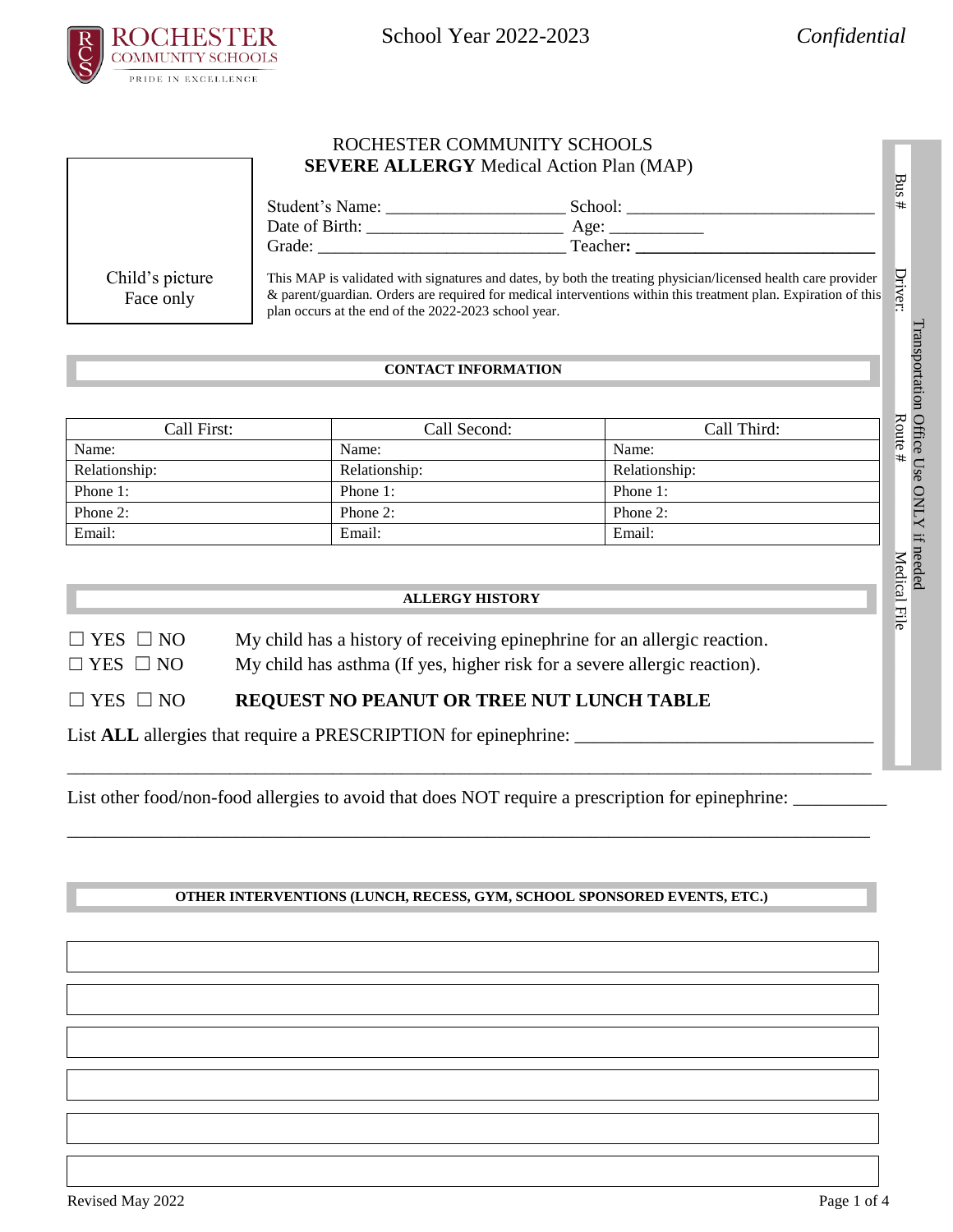#### **EMERGENCY PROCEDURES SEVERE SYMPTOMS,** after a suspected or known ingestion and/or known allergen was eaten even if no symptoms: **One or more** of the following: LUNG: Short of breath, wheeze, repetitive cough HEART: Pale, blue, faint, weak pulse, dizzy, confused THROAT: Tight, hoarse, trouble breathing/swallowing MOUTH: Obstructive swelling (tongue and/or lips) SKIN: Many hives over body Or **combination** of symptoms from different body areas: SKIN: Hives, itchy rashes, swelling (e.g., eyes, lips) GUT: Vomiting, cramping pain 1. **INJECT Epinephrine IMMEDIATELY** 2. **Call 911**, then parent/guardian! 3. Begin and continue monitoring student status. 4. Give additional medication as ordered. - 2<sup>nd</sup> dose of epinephrine - Antihistamine and/or inhaler 5. Stay with student and help keep calm. 6. For severe reaction, consider keeping student on back with legs raised, keep head to side if vomiting. - Antihistamines & inhalers are not to be depended upon to treat a severe reaction (anaphylaxis). **USE EPINEPHRINE MILD SYMPTOMS ONLY:** 1. **Give Antihistamine if ordered** 2. Stay with student; Call parent/guardian.

Mouth: Itchy mouth SKIN: A few hives around mouth/face, mild itch GUT: Mild nausea/discomfort



**USE EPINEPHRINE** (Follow above instructions).

3. If symptoms progress and worsen:

4. Begin and continue monitoring.

I, (parent/guardian), \_\_\_\_\_\_\_\_\_\_\_\_\_\_\_\_\_\_\_\_\_\_\_\_, request that my child, \_\_\_\_\_\_\_\_\_\_\_\_\_\_\_\_\_\_\_\_\_\_\_\_\_\_\_\_\_, receive the above described medical management at school, according to standard school policy, I authorize consent to the ordering licensed health care provider staff and school to share information, as needed, to clarify orders and to assist with my child's health care needs. I agree to have the information, in this four-page plan, shared with individuals that need to know. I also, give permission to use my child's picture on this plan (if I did not supply a photo).

| $\Box$ YES $\Box$ NO | I have read the attached information regarding section 504 eligibility                                 |
|----------------------|--------------------------------------------------------------------------------------------------------|
| $\Box$ YES $\Box$ NO | I wish to be contacted regarding a 504 evaluation                                                      |
| $\Box$ YES $\Box$ NO | If my child is to self-carry epinephrine, I will still supply the school with a back-up auto-injector. |

PARENT/GUARDIAN SIGNATURE: \_\_\_\_\_\_\_\_\_\_\_\_\_\_\_\_\_\_\_\_\_\_\_\_\_\_\_\_\_\_\_\_\_\_\_\_\_\_\_ Date: **\_\_\_\_\_\_\_\_\_\_\_\_\_\_\_\_\_\_\_\_\_**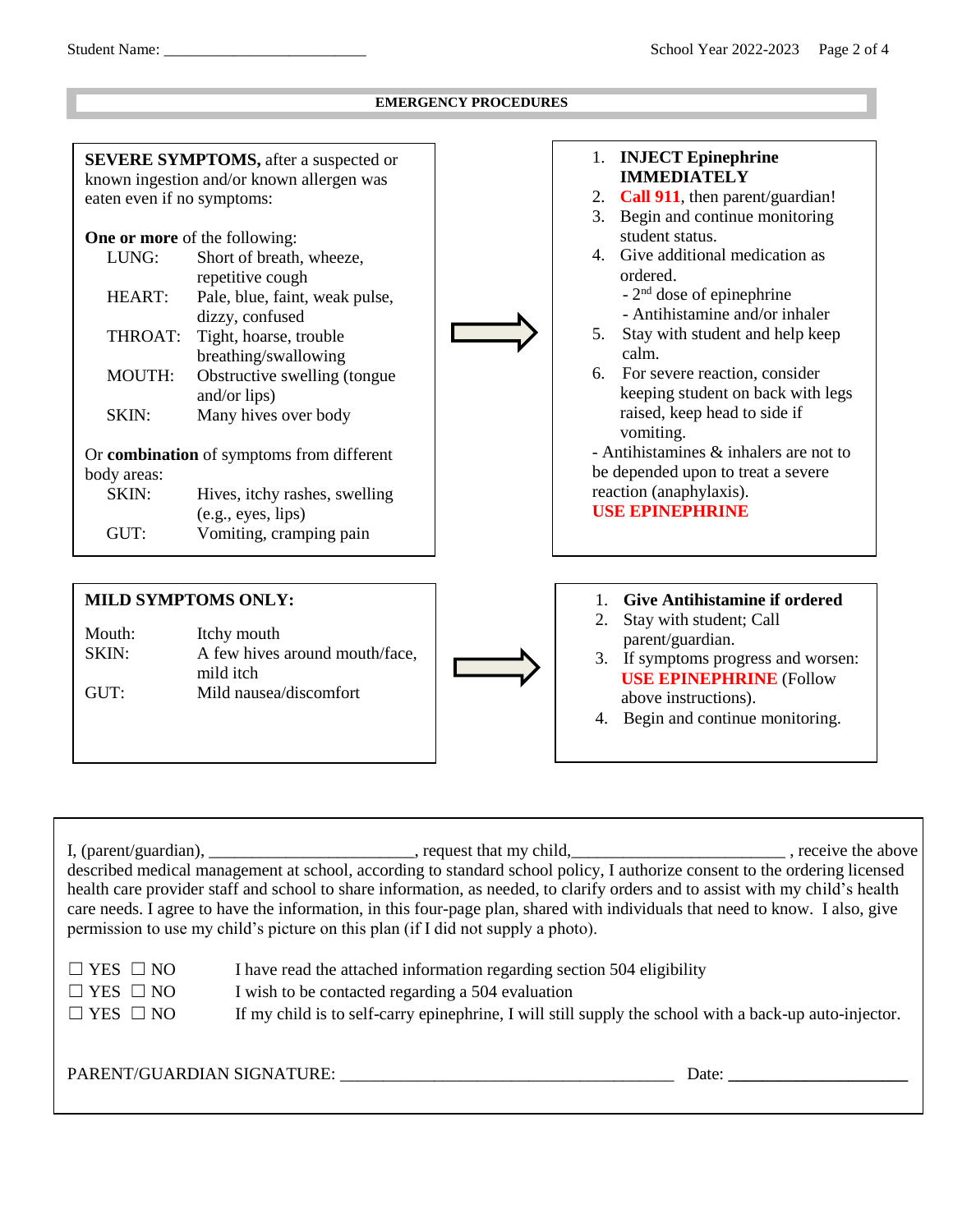Student Name: \_\_\_\_\_\_\_\_\_\_\_\_\_\_\_\_\_\_\_\_\_\_\_\_\_\_ School Year 2022-2023 Page 3 of 4

**Please note: RCS is designated as a peanut/tree nut AWARE district and NOT a peanut/tree nut FREE district. RCS is committed to the safety of all students/staff, restricts allergens in common spaces, posts signage, promotes handwashing, strict allergen avoidance, allergen free lunch tables for elementary students and strictly follows the RCS district food/allergy guidelines that are congruent with the regulations set forth by the State of Michigan.**

| Authorized Physician/Licensed Health Care Provider Orders & Agreement with Treatment Plan |                                                                                                                                                                                                 |  |  |
|-------------------------------------------------------------------------------------------|-------------------------------------------------------------------------------------------------------------------------------------------------------------------------------------------------|--|--|
| Epinephrine dose: $\Box$ 0.3 mg (Regular: Greater than 66 lbs.)                           |                                                                                                                                                                                                 |  |  |
|                                                                                           | $\Box$ 0.15 (Junior: 33 – 66 lbs.)                                                                                                                                                              |  |  |
| $\Box$ YES $\Box$ NO<br>$\Box$ YES $\Box$ NO                                              | Two doses are to be made available at school by parent/guardian.<br>A second dose of epinephrine can be given 5 minutes or more, after the first dose, if symptoms<br>recur, persist or worsen. |  |  |
| $\Box$ YES $\Box$ NO                                                                      | My professional opinion is that this student should self-carry epinephrine.                                                                                                                     |  |  |
|                                                                                           | NOTE: If a student is to self-carry their own epinephrine, help may still be needed to administer this medication.                                                                              |  |  |
|                                                                                           |                                                                                                                                                                                                 |  |  |
|                                                                                           |                                                                                                                                                                                                 |  |  |
| $\Box$ YES $\Box$ NO<br>$\Box$ YES $\Box$ NO                                              | Give first for mild allergy symptoms.<br>Give in conjunction with epinephrine administration.                                                                                                   |  |  |
| Antihistamine instructions (please be specific):                                          |                                                                                                                                                                                                 |  |  |
| Fax Number:                                                                               | (Provider Stamp)                                                                                                                                                                                |  |  |
|                                                                                           |                                                                                                                                                                                                 |  |  |